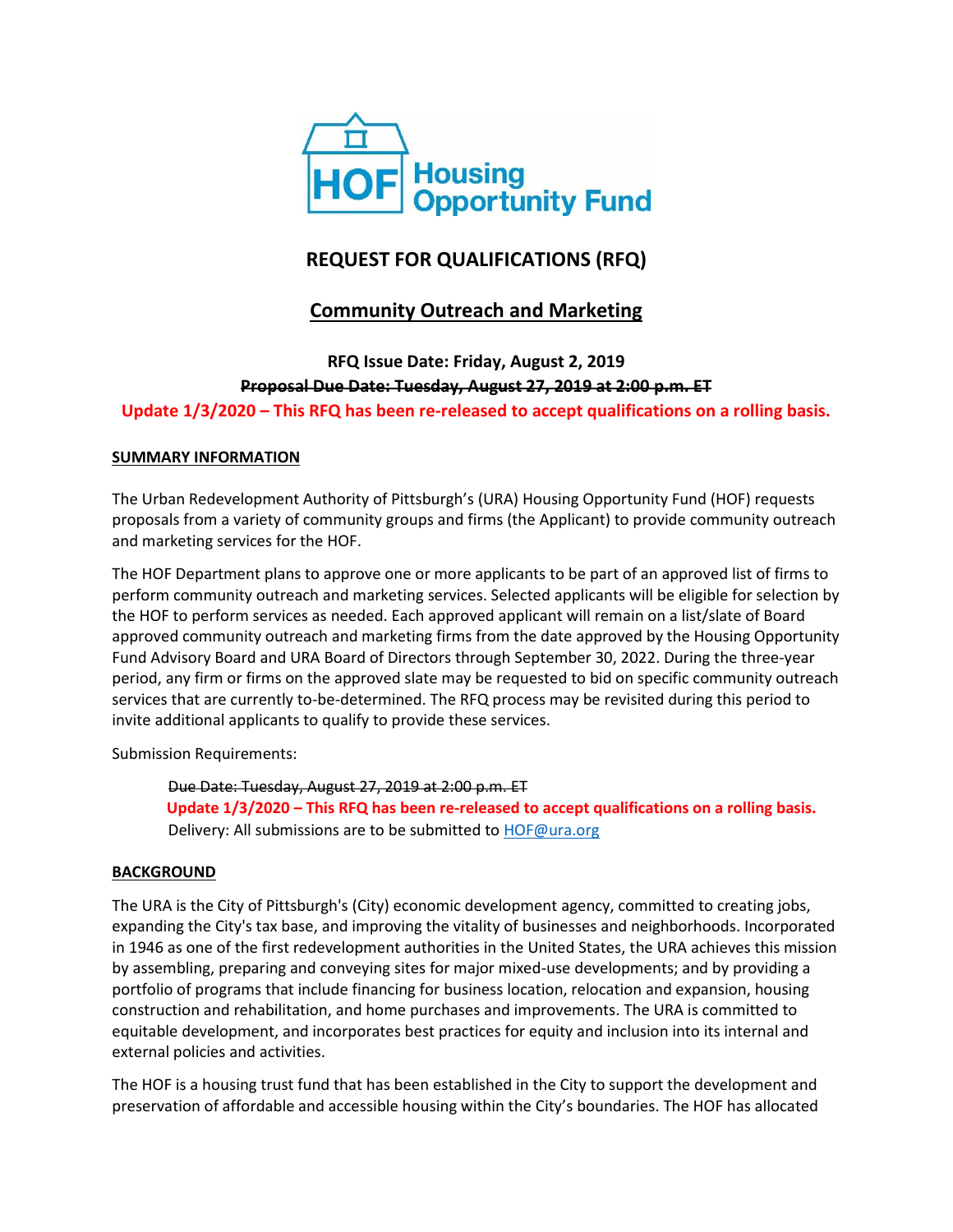funding for five (5) programs to carry out this mission in 2018: The Homeowner Assistance Program for owner-occupied home repairs; the Down Payment and Closing Cost Assistance Program for first-time homebuyers; the Housing Stabilization Program for at-risk renters; the For-Sale Development Program for the creation or preservation of affordable for-sale housing; and the Rental Gap Program to fund the creation/preservation of affordable rental housing.

Funds appropriated to the HOF are to be invested in accordance with an Annual Allocation Plan (AAP) created by the Advisory Board and approved by City Council and the Governing Board. The URA Board of Directors serves as the HOF's Governing Board (Governing Board). The HOF's Advisory Board (Advisory Board) is comprised of seventeen (17) persons appointed by the Mayor to four-year staggered terms.

More information regarding the HOF can be found at [www.ura.org/pages/HOF.](http://www.ura.org/pages/HOF)

### **SCOPE OF SERVICES**

The selected applicants will be asked to enter into a contract with the URA to work directly with HOF staff to provide community outreach and marketing services as needed. Some examples of future needs are, but not limited to, attending/leading community meetings, developing a social media presence for the HOF, creating, printing, and supplying marketing materials, planning, promoting, and hosting events, and providing catering and childcare services at events.

### **QUALIFICATIONS:**

The selected applicants must:

- Have a minimum of 3-5 years of performing community outreach and marketing in the City
- Demonstrate significant experience working with the grassroots advocacy and nonprofit organizations within the City
- Demonstrate a track record of working with and for underrepresented and minority communities throughout the City
- Be available to perform assignments within the time frame required in the agreement
- Present a strategy to provide bilingual/translation services to residents throughout the City

Additionally, prior acceptable experience with the URA will be considered.

### **SUBMISSION REQUIREMENTS**

Each submission should include the following:

- 1. Title Page Include the firm's name, contact person and contact information
- 2. Table of Contents
- 3. Primary Qualifications Provide a brief narrative that explains why your firm is well qualified to provide the services for which your firm would like to be considered. Briefly describe similar work your firm or team has completed. In addition, provide a list of communities and community organizations you have partnered with in the past – provide detail as to what the outreach was intended to accomplish, the strategy that was used, and the tangible outcomes that were a result of the outreach.
- 4. Firm Profile Provide a brief profile of your firm, including:
	- a. Total number of employees
	- b. Number and names of employees who will be dedicated to the work
	- c. Comprehensive list of outreach and marketing services available to perform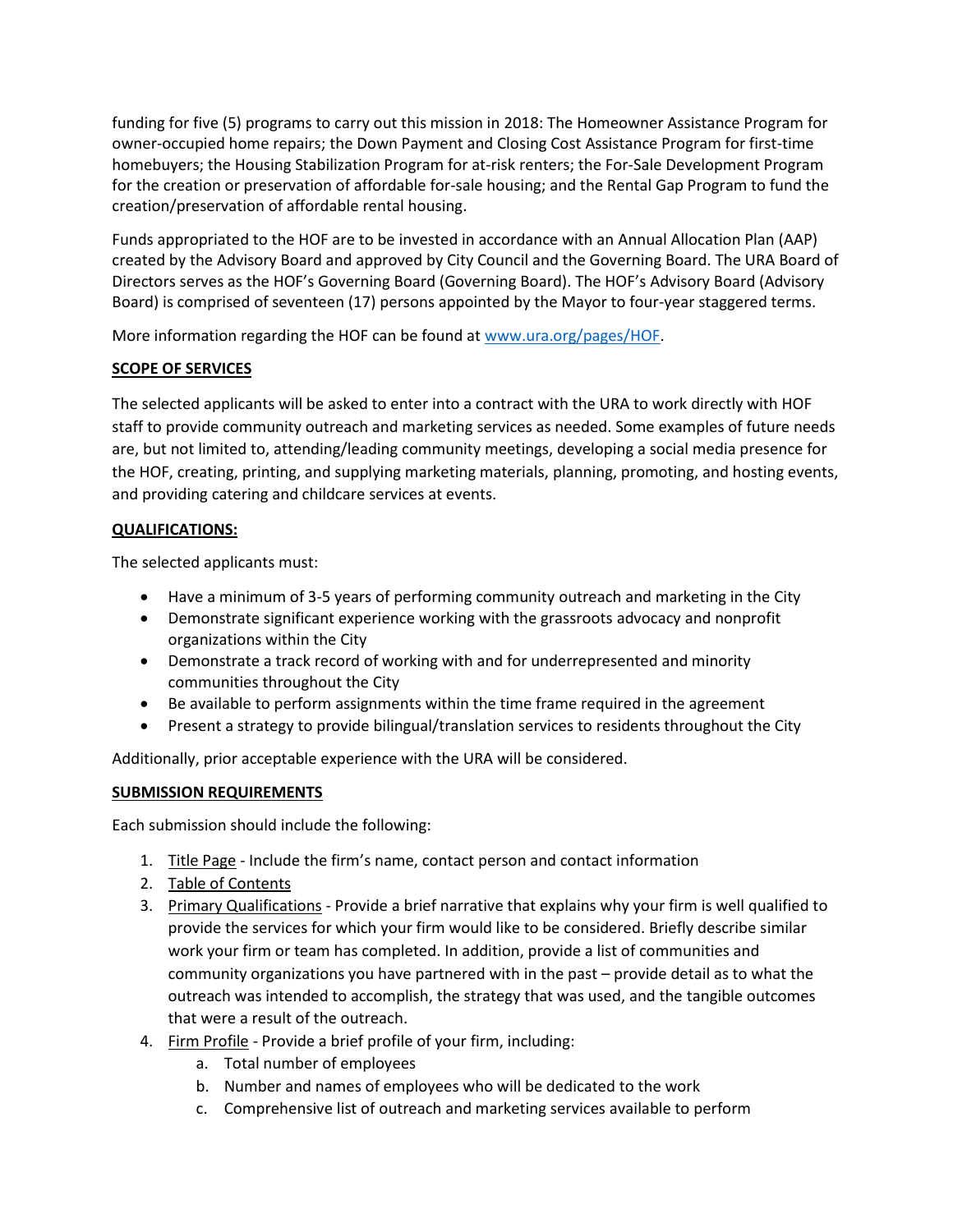- 5. Biography of Key Personnel Identify the staff within the organization who will be actively working on this contract. Please include the individuals' relevant experience and their work location.
- 6. References Provide two (2) references from entities that have worked with your firm on similar projects. Provide only references who have directly worked with one or more members of the firm's proposed team. Include the reference's name, title, address, direct telephone number, and email address.
- 7. Minority and Woman-Owned Business Enterprise (MWBE) Narrative The URA has a long history of diversity and inclusion within all its programs and other activities. The URA encourages the full participation of minority and women business owners and professionals in this effort. The URA requires that all respondents demonstrate a good faith effort to obtain minority and women-owned business participation in work performed in connection with URA projects. In the form of a narrative, state as succinctly as possible your firm's efforts to provide opportunities for MWBE firms. MWBE participation can be satisfied by:
	- a. Ownership/partnership of firm;
	- b. Use of minority or women-owned businesses as vendors for legal, printing, office supplies, travel, etc.; and
	- c. Subcontracting with organizations owned and controlled by minorities and/or women. If this is to be done, that fact, and the name of the proposed subcontracting organizations, must be clearly identified in the proposal.

Any questions about MWBE requirements should be directed t[o MWBE@ura.org.](mailto:MWBE@ura.org)

- 8. Fees Describe your proposed fee structure (e.g., hourly, fixed fee per assignment/event, etc.) and include proposed rates and/or an itemized list of services.
- 9. Other Information Please provide any other information which you believe is pertinent to the HOF's consideration of your firm.

### **INQUIRIES**

All inquiries related to this RFQ are to be directly emailed to **HOF@ura.org**.

### **SUBMISSION DEADLINE:**

The submission deadline for this RFQ is Tuesday August 27, 2019 at 2:00 p.m. ET. **Update 1/3/2020 – This RFQ has been re-released to accept qualifications on a rolling basis.**

The applicant should submit one (1) electronic copy delivered in PDF format via email. All submissions are to be submitted to **HOF@ura.org.** 

### **REVIEW OF QUALIFICATIONS**

- The qualifications review committee (Committee) will consist of the members of the URA's HOF, Communications, Performance and Compliance and Legal Departments.
- The Committee will check responses against mandatory criteria. Responses not meeting all mandatory criteria will not be considered for review.
- Formal interviews of applicants may be scheduled at the discretion of the Committee.